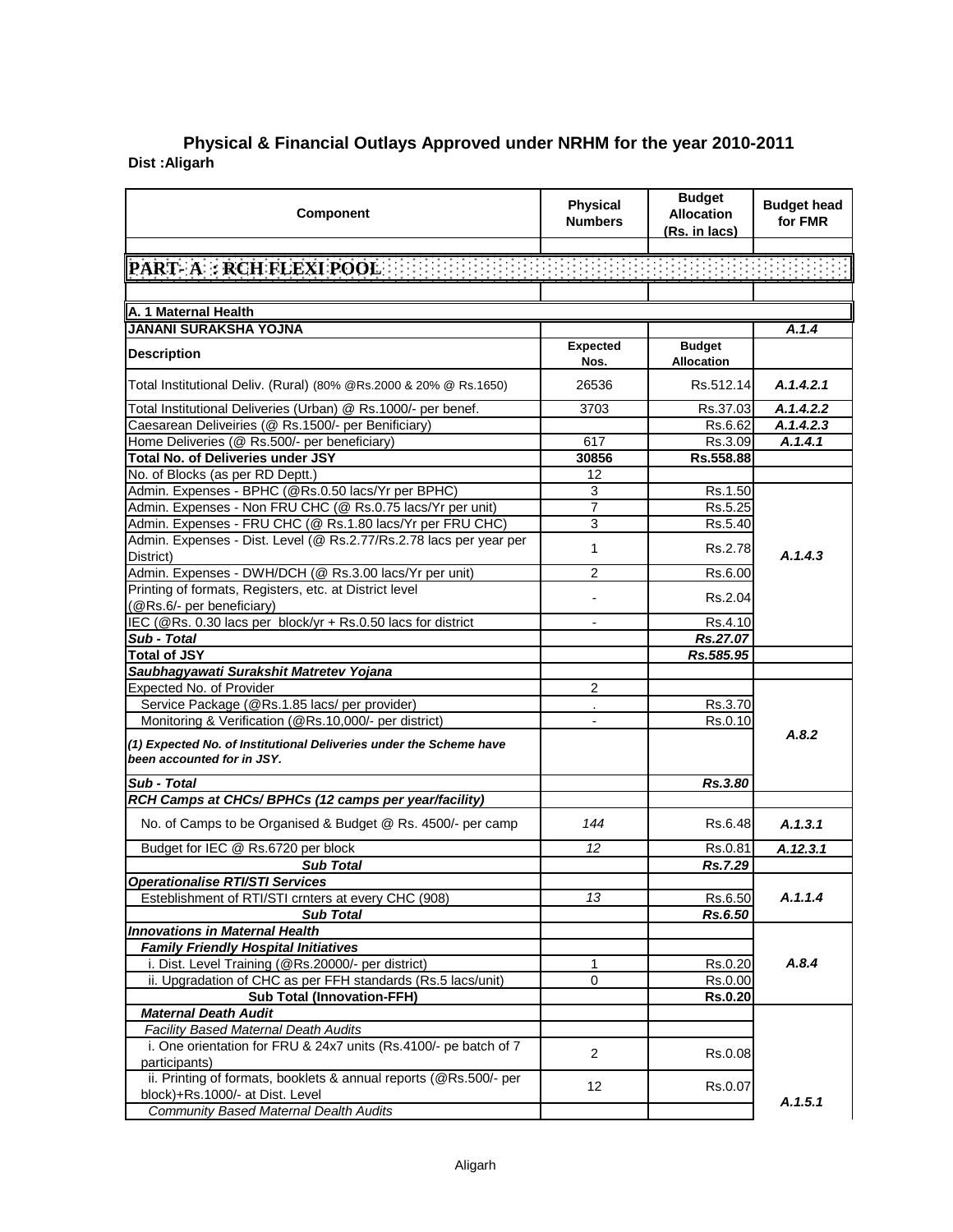| Component                                                                                                     | Physical<br><b>Numbers</b> | <b>Budget</b><br><b>Allocation</b><br>(Rs. in lacs) | <b>Budget head</b><br>for FMR |
|---------------------------------------------------------------------------------------------------------------|----------------------------|-----------------------------------------------------|-------------------------------|
| i. One Dist. Level orientation (@Rs.15000/- per Dist.)                                                        | 1                          | Rs.0.15                                             |                               |
| ii. Block level Orientation (@Rs.3000/- per block)+printing of                                                |                            |                                                     |                               |
| formats @Rs.2 per formatx12 formats+meeting for audit @Rs.200/-                                               | 12                         | Rs.0.46                                             |                               |
| x4 meetings in a year<br><b>Sub Total (Innovation-MDA)</b>                                                    |                            | <b>Rs.0.76</b>                                      |                               |
| <b>Pregnant Women &amp; Child Tracking</b>                                                                    |                            |                                                     |                               |
| i. Orientation Workshop                                                                                       |                            |                                                     |                               |
| (a) At Dist. Level                                                                                            | 1                          | Rs.0.25                                             | A.10.3                        |
| (b) At Block Level @ Rs.6500/- block                                                                          | 12                         | Rs.0.78                                             |                               |
| ii. Printing of formats (730 format/block @Rs.2 per format)                                                   | 8760                       | Rs.0.18                                             |                               |
| Sub Total (Innovation-Preg. Women & child tracking)                                                           |                            | Rs.1.21                                             |                               |
| <b>Strengthening of Sub Centers Accridited under JSY</b><br>Dissemination meeting in the District @ Rs 5000/- | 1                          | Rs.0.05                                             |                               |
| Upgradation of Sub Centre in Dist (From State Level)                                                          | 5                          | Rs.0.00                                             | A.1.1.5                       |
| Sub Total (Innovation-S.C. Accridited under JSY))                                                             |                            | Rs.0.05                                             |                               |
| Sub Total (Innovation in Maternal Health)                                                                     |                            | Rs.2.22                                             |                               |
| Sub-Total (Maternal Health)                                                                                   |                            | Rs.605.75                                           |                               |
| <b>A.2 CHILD HEALTH</b>                                                                                       |                            |                                                     |                               |
| <b>Comprehensive Child Survival Programme (CCSP)</b>                                                          |                            |                                                     |                               |
| CCSP Training - FBNC (in 1st & 2nd phase districts only)                                                      |                            |                                                     |                               |
| Training Site - District Women Hospital                                                                       |                            |                                                     |                               |
| <b>Expected No. of Participants</b>                                                                           | 18                         |                                                     |                               |
| No. of Batches to be Organised and Budget @ Rs.12,000 per Batch                                               | 3                          | Rs.0.36                                             | A.11.5.2                      |
| No. of Batches to be Supervised and Budget @ Rs.3,200 per Batch                                               | 1                          | Rs.0.03                                             |                               |
| Sub - Total                                                                                                   |                            | Rs.0.392                                            |                               |
| <b>Training at Medical College under CCSP Prog</b>                                                            |                            |                                                     |                               |
| Support staff to Medical Collage<br>Physicians training/F-IMNCI                                               |                            | Rs.8.95<br>Rs.20.88                                 | A.11.5.2                      |
| <b>Sub Total</b>                                                                                              |                            | Rs.29.83                                            |                               |
| <b>CCSP Training - NSSK (in 3rd phase districts only)</b>                                                     |                            |                                                     |                               |
| Training Site - District Women Hospital                                                                       |                            |                                                     |                               |
| <b>Expected No. of Participants</b>                                                                           |                            |                                                     |                               |
| No. of Batches to be Organised and Budget @ Rs.38,500 per Batch                                               | 0                          | Rs.0.00                                             | A.11.5.5                      |
| No. of Batches to be Supervised and Budget @ Rs.3,500 per Batch                                               | 0                          | Rs.0.00                                             |                               |
| Sub - Total                                                                                                   |                            | Rs.0.00                                             |                               |
| CCSP Training of ASHAs, ANMs, LHVs - (1st & 2nd Phase                                                         |                            |                                                     |                               |
| Districts)<br>Expected No. of Participants (approx. 24 per batch)                                             | 250                        |                                                     |                               |
| No. of Batches to be Organised and Budget @ Rs.1,65,000 per Batch                                             | 10                         | Rs.16.50                                            | A.11.5.1                      |
| No. of Batches of ToT and Budget @ Rs.2,39,000 per Batch                                                      | 0                          | Rs.0.00                                             |                               |
| Sub - Total                                                                                                   |                            | Rs.16.50                                            |                               |
| <b>CCSP Training of ASHAs, ANMs, LHVs - (3rd Phase Districts)</b>                                             |                            |                                                     |                               |
| Expected No. of Participants (approx. 24 per batch)                                                           | 0                          |                                                     |                               |
| No. of Batches to be Organised and Budget @ Rs.1,65,000 per Batch                                             | 0                          | Rs.0.00                                             | A.11.5.1                      |
| No. of Batches of ToT and Budget @ Rs.2,39,000 per Batch                                                      | 0                          | Rs.0.00                                             |                               |
| Sub - Total                                                                                                   |                            | Rs.0.000                                            |                               |
| CCSP Training of Supervisors (in 1st & 2nd phase districts<br>only)                                           |                            |                                                     |                               |
| No. of Batches (16 participants) to be Organised and Budget @<br>Rs.24,500 per Batch                          | 19                         | Rs.4.655                                            | A.11.5.1                      |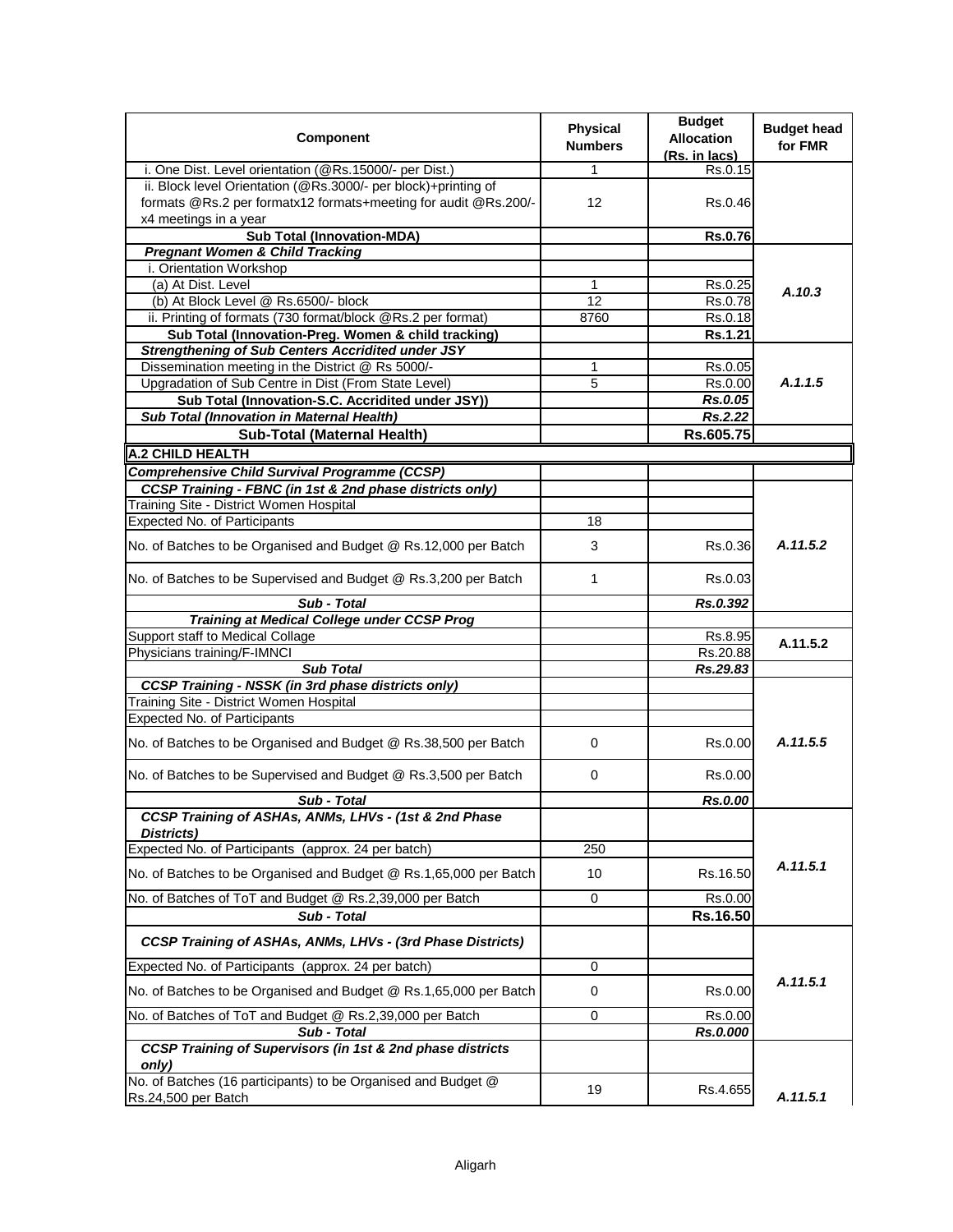| <b>Component</b>                                                                      | <b>Physical</b><br><b>Numbers</b> | <b>Budget</b><br><b>Allocation</b><br>(Rs. in lacs) | <b>Budget head</b><br>for FMR |
|---------------------------------------------------------------------------------------|-----------------------------------|-----------------------------------------------------|-------------------------------|
| No. of Batches to be Supervised and Budget for Observer Visit @<br>Rs.3,200 per Batch | 4                                 | Rs.0.13                                             |                               |
| Sub - Total                                                                           |                                   | Rs.4.783                                            |                               |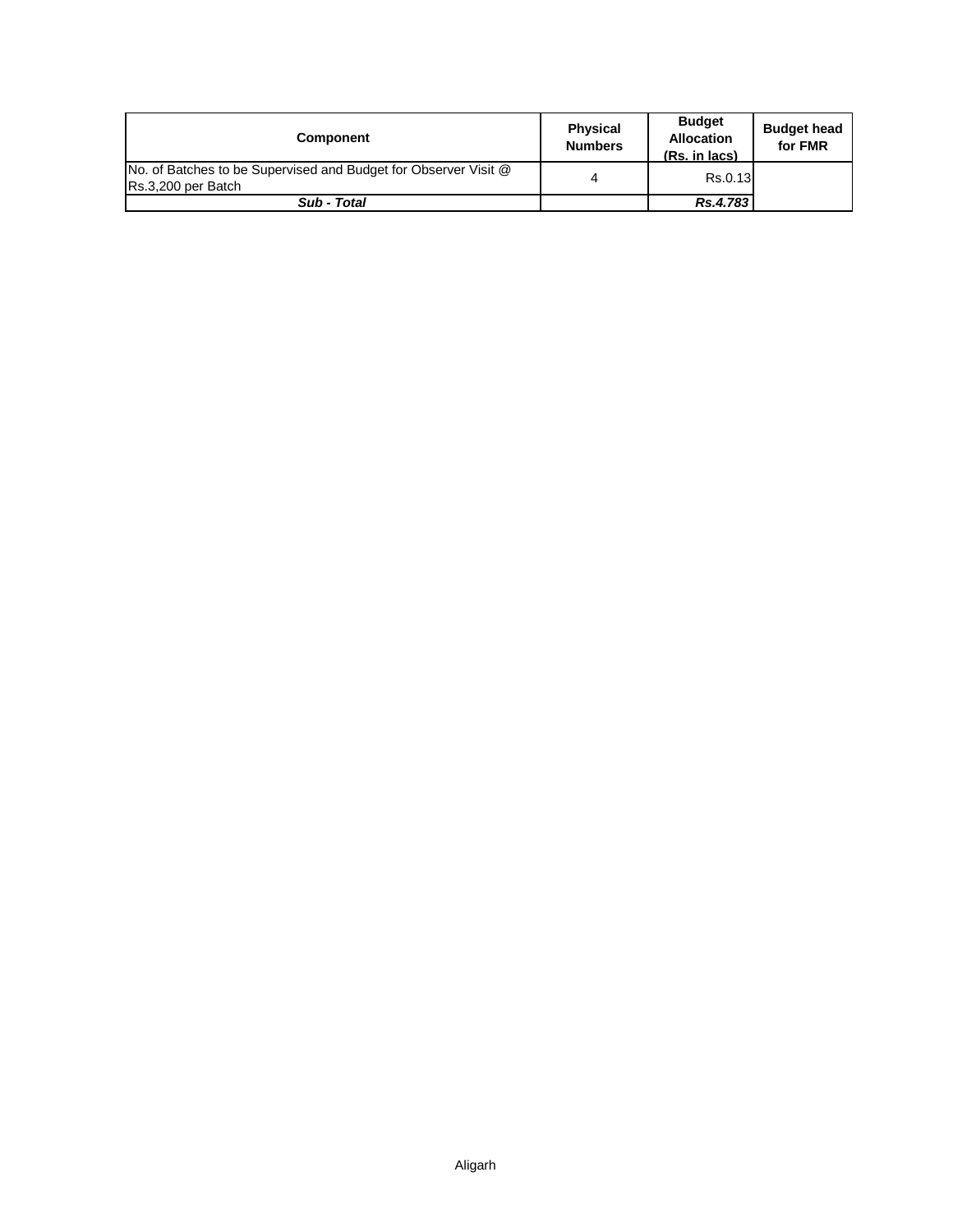| <b>Component</b>                                                                                          | <b>Physical</b> | <b>Budget</b><br><b>Allocation</b> | <b>Budget head</b> |
|-----------------------------------------------------------------------------------------------------------|-----------------|------------------------------------|--------------------|
|                                                                                                           | <b>Numbers</b>  | (Rs. in lacs)                      | for FMR            |
| <b>Site Stregthening</b>                                                                                  |                 |                                    |                    |
| Strengthening of FBNC/NSSK Site (@ Rs.30,000/- per site)                                                  | 1               | Rs.0.30                            | A.11.5.1           |
| Strengthening of CCSP Training Site (@ Rs.2,33,500/- per site)                                            | 0               | Rs.0.00                            |                    |
| <b>Sub Total</b>                                                                                          |                 | Rs.0.30                            |                    |
| Establishment, Operationalisation & Construction of SNCU                                                  |                 |                                    |                    |
| Establishment and Operating Exp. Of old SNCU in 7 Dist. @Rs.25                                            | 1               | Rs.25.0                            | A.2.2              |
| lacs<br>Construction of of new SNCU in 5 Dist. (@Rs.30 lacs)                                              | 0               | Rs.0.0                             | A.9.2.2            |
| Sub - Total                                                                                               |                 | Rs.25.0                            |                    |
| Infant death audit ( Aligarh & Banda only)                                                                |                 |                                    |                    |
| No. of blocks in the district                                                                             | 12              | Rs.1.2                             | A.2.8              |
| Sub - Total                                                                                               |                 | $\overline{Rs}.1.20$               |                    |
| Infant & Young Child feeding (IYCF)                                                                       |                 |                                    |                    |
| Mass Awareness Campaign during World Breastfeeding Week                                                   | 1               | Rs.0.50                            | A.2.5              |
| Sub - Total                                                                                               |                 | <b>Rs.0.50</b>                     |                    |
| Supportive Supervision through Reputed Institutions (for 1st &                                            |                 |                                    |                    |
| 2nd pase districts only)                                                                                  |                 |                                    |                    |
| One Supervisor per block @ Rs.5,000/- p.m. for 12 months                                                  | 0               | Rs.0.0                             |                    |
| Mobility for supervisors @ Rs.3,000/- p.m. for 12 months                                                  | 0               | Rs.0.0                             |                    |
| Institutional support @ Rs.5,000/- p.m. for 12 months                                                     | $\mathbf 0$     | Rs.0.0                             |                    |
| Sub - Total                                                                                               |                 | Rs.0.00                            |                    |
| Sub-Total (CCSP)                                                                                          |                 | <b>Rs.78.50</b>                    |                    |
| Implementation of Bal Swasthya Poshan Mah (BSPM)                                                          |                 |                                    |                    |
| Joint Meetings of Health & ICDS - 2 Planning Meetings at District                                         |                 |                                    |                    |
| Level in a year @ Rs. 5000/- per meeting for 2 Rounds                                                     | 1 Dist.         | Rs.0.10                            |                    |
| Joint planning meeting of health and ICDS at Block level Rs. 2000 per                                     | 12 Blocks       | Rs.0.48                            |                    |
| meeting for 2 rounds<br>Joint Orientation of ASHAs & ANMs (@Rs. 25/- per participant) for 2               | 2970 ANM and    |                                    |                    |
| Rounds                                                                                                    | AWW             | Rs.1.49                            | A.2.7              |
| Printing of Guidelines, Reporting & Monitoring Formats (@ Rs.2,000/- per<br>block/round) for 2 rounds     | 12 Blocks       | Rs.0.48                            |                    |
| Dissemination meeting at District level Rs. 5000 per meeting per                                          | 1 Dist.         | Rs.0.10                            |                    |
| District for 2 Rounds<br>Sub - Total                                                                      |                 | Rs.2.65                            |                    |
| <b>School Health Programme</b>                                                                            |                 |                                    |                    |
| <b>Total No. of Blocks in the district</b>                                                                | 12              |                                    |                    |
| No. of Schools to be covered (60 Schools per block)                                                       | 720             |                                    |                    |
| District Sensitization workshop                                                                           | 1               | Rs. 0.15                           |                    |
| Contingencies for printing of Health Card, etc. (@Rs.500/- per school)                                    | 720             | Rs. 3.60                           |                    |
|                                                                                                           |                 |                                    |                    |
| Budget for Mobility (@Rs.300 per visit x 1 visit)                                                         | 720             | Rs. 2.16                           |                    |
| <b>Sub Total (Prog. Implementation)</b>                                                                   |                 | Rs. 5.91                           |                    |
| Traning program for 40 schools per block (where                                                           | 480             |                                    |                    |
| program is already running)                                                                               |                 |                                    |                    |
| Training of District Trainers- Honorarium to district traininer @ Rs.                                     | 3               | Rs. 0.02                           |                    |
| 350 *2days                                                                                                |                 |                                    |                    |
| Honorarium to traininees from block@ Rs. 400 *2days per block                                             | 36              | Rs. 0.29                           | A.2.4              |
| Training of Block Trainers - Honorarium to block resource persons @<br>Rs. 300 *2days*2 batches per block | 36              | Rs. 0.43                           |                    |
| Honararium to Teachers @ Rs. 250*2 teachers per school *2 days                                            | 960             | Rs. 4.80                           |                    |
| <b>Sub Total (Training)</b>                                                                               |                 | Rs. 5.54                           |                    |
| For training program unspent balance is available at the district                                         |                 | Rs. 3.53                           |                    |
| <b>Actual Allocation for training</b>                                                                     |                 | Rs. 2.01                           |                    |
| Weighing scale, Ht./Wt Charts, Measuring tape etc. @ Rs1000 per                                           | 240             | Rs. 0.00                           |                    |
| school x 20 new schools/block                                                                             |                 |                                    |                    |
| Procurement of IFA tablets (30 mg tablets) for all schools                                                | 10800000        | Rs. 0.00                           |                    |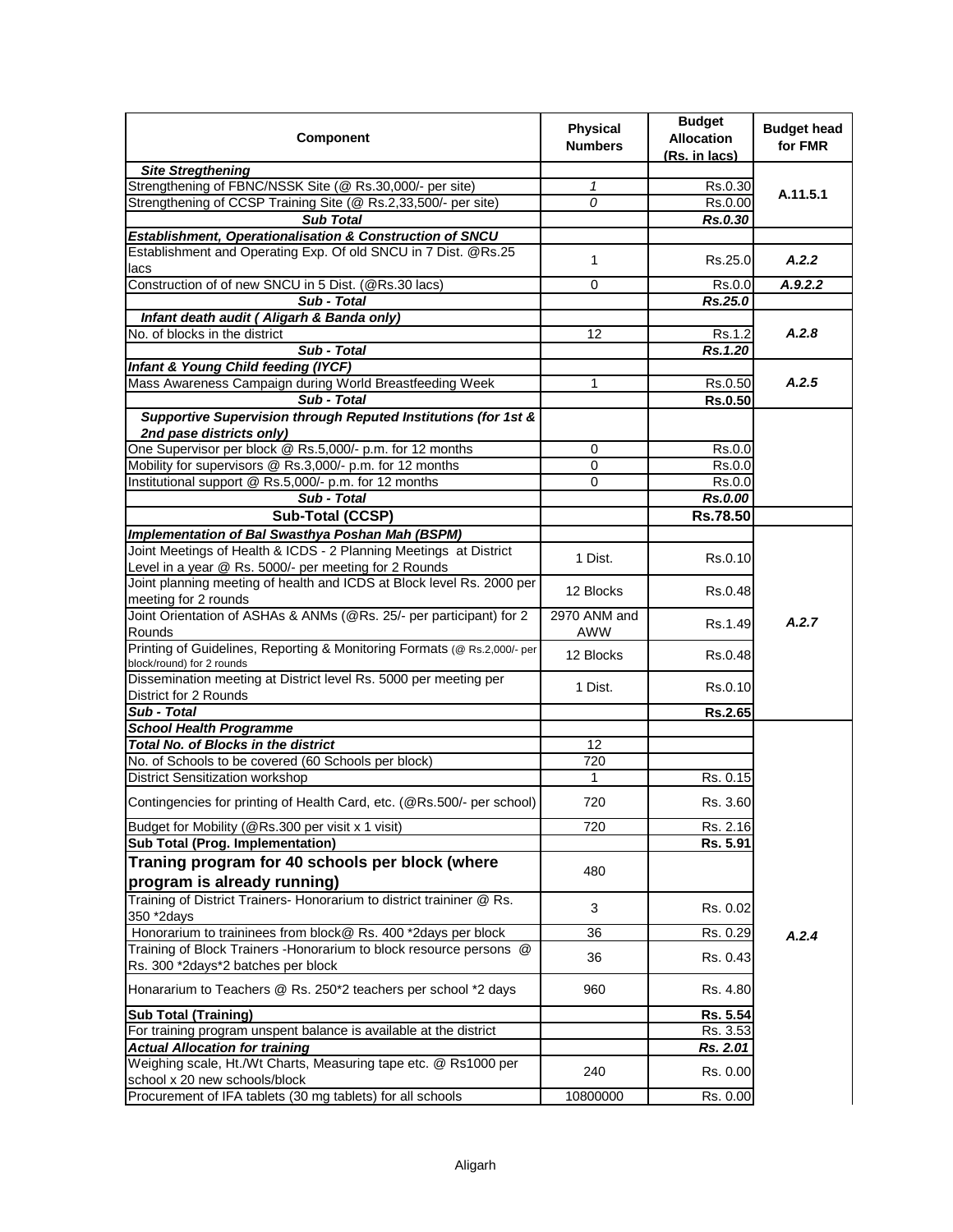| Component                                                                                                | <b>Physical</b><br><b>Numbers</b> | <b>Budget</b><br><b>Allocation</b><br>(Rs. in lacs) | <b>Budget head</b><br>for FMR |
|----------------------------------------------------------------------------------------------------------|-----------------------------------|-----------------------------------------------------|-------------------------------|
| Procurement of deworming tablets for all schools                                                         | 216000                            | Rs. 0.00                                            |                               |
| <b>Sub Total (Procurement)</b>                                                                           |                                   | Rs. 0.00                                            |                               |
| <b>Total</b>                                                                                             |                                   | Rs. 7.92                                            |                               |
| Sub-Total (Child Health)                                                                                 |                                   | Rs.89.08                                            |                               |
| <b>A3. Family Planning</b>                                                                               |                                   |                                                     |                               |
| <b>Terminal/Limiting Methods</b>                                                                         |                                   |                                                     |                               |
| Dissemination of manuals on sterilization standards & quality                                            |                                   |                                                     |                               |
| assurance of sterilization services                                                                      | 1                                 | Rs. 0.40                                            | A.3.1.1                       |
| NSV Camps in Districts (6 camps/dist. @ Rs.35,000/- per camp)                                            | 6                                 | Rs. 2.10                                            | A.3.1.3                       |
| Compensation for Female Sterilization                                                                    | 5187                              | Rs. 51.87                                           | A.3.1.4                       |
| Compensation for Male Sterilization                                                                      | 166                               | Rs. 2.49                                            | A.3.1.5                       |
| Accrediation of private providers of sterilization services                                              |                                   |                                                     |                               |
| <b>Female Sterilization</b>                                                                              |                                   | Rs. 0.50                                            | A.3.1.6                       |
| Male Sterilization (NSV)                                                                                 |                                   | Rs. 0.10                                            |                               |
| <b>Spacing Methods</b>                                                                                   |                                   |                                                     | A.3.2                         |
| IUD services at health facilities/compensation                                                           | 35376                             | Rs. 7.08                                            | A.3.2.2                       |
| Accrediation of private providers of IUD services                                                        |                                   | Rs. 0.05                                            | A.3.2.3                       |
| Family Welfare Counsellor@9000 per month                                                                 | 5                                 | Rs. 5.40                                            | A.9.1.5                       |
| <b>Sub Total</b>                                                                                         |                                   | Rs. 69.99                                           |                               |
| <b>PCPNDT and Sex-Ratio</b>                                                                              |                                   |                                                     |                               |
| Visit of District Inspection & Monitoring Committee                                                      | 10                                | Rs. 0.10                                            | A.8.1                         |
| Sensitization Workshop at District level                                                                 | 1                                 | Rs. 0.40                                            |                               |
| Organising Competions at Inter/Degree Colleges                                                           | 3                                 | Rs. 0.10                                            |                               |
| Orientation of members of Dist advisory committee at Division                                            |                                   | Rs. 0.10                                            |                               |
| <b>IEC Activities &amp; Conigency</b>                                                                    |                                   |                                                     |                               |
| <b>IEC Activities</b>                                                                                    |                                   | Rs. 0.60                                            |                               |
| Contigency                                                                                               |                                   | Rs. 0.06                                            | A.12.4                        |
| TA/DA to Dist. level Staff for attending workshop, training, meetings                                    |                                   | Rs. 0.20                                            |                               |
| <b>Sub Total</b>                                                                                         |                                   | Rs. 1.56                                            |                               |
| <b>Sub-Total (Family Planning)</b>                                                                       |                                   | Rs.71.55                                            |                               |
| A.4 ARSH                                                                                                 |                                   |                                                     |                               |
| Saloni Scheme                                                                                            |                                   |                                                     |                               |
| No. of Blocks in District                                                                                | 12                                |                                                     | A.4.1                         |
| No. of Schools to be covered (10 Schools per block)                                                      | 120                               |                                                     |                               |
| No. of Benificiaries (150 per school)                                                                    | 18000                             |                                                     |                               |
| Sensitization Workshop at District level                                                                 | 1                                 | Rs. 0.15                                            |                               |
| Budget for Visit of Medical Team (@Rs.300/- per visit x 2 visits per                                     | 240                               | Rs. 0.72                                            |                               |
| school)                                                                                                  |                                   |                                                     | A.4.2                         |
| Budget for Preparing Saloni Sabha (Rs.300/- p.m. per school x 10<br>months)                              | 1200                              | Rs. 3.60                                            |                               |
| Procurement of IFA tablets (100 mg tablets) for all schools                                              | 864000                            | Rs.0.00                                             |                               |
| Procurement of deworming tablets for all schools 2 tab/Benf.                                             | 36000                             | Rs.0.00                                             | A.13.2.5                      |
| <b>Sub-Total (Adolescent Health)</b>                                                                     |                                   | <b>Rs.4.47</b>                                      |                               |
| A.5 Urban RCH                                                                                            |                                   |                                                     |                               |
| <b>Urban RCH plan /activities</b>                                                                        |                                   |                                                     |                               |
| <b>Building</b>                                                                                          | $\overline{5}$                    | Rs. 4.20                                            |                               |
| Manpower(1Doctor @ 24000/month,1Staff Nurse@ 15000/month,2                                               |                                   |                                                     |                               |
| ANMs@9000/month,2 Security guards @ 4000/month,1 Ayah                                                    | 5                                 | Rs. 42.60                                           |                               |
| 4000/month, & 1 Sweeper 2000/month                                                                       |                                   |                                                     |                               |
| <b>Other Expenses</b>                                                                                    | 5                                 | Rs. 2.04                                            | A.5.1                         |
| IEC                                                                                                      | 5                                 | Rs. 0.50                                            |                               |
| Sub-total                                                                                                |                                   | Rs.49.34                                            |                               |
| The cost of Drugs(Rs 10,000/month/Health post) and consumables(Rs 3,000/month/Health Post) for Urban RCH |                                   |                                                     |                               |
| amounting to Rs 1.56 Lacs would be met from the Mission Flexipool                                        |                                   |                                                     |                               |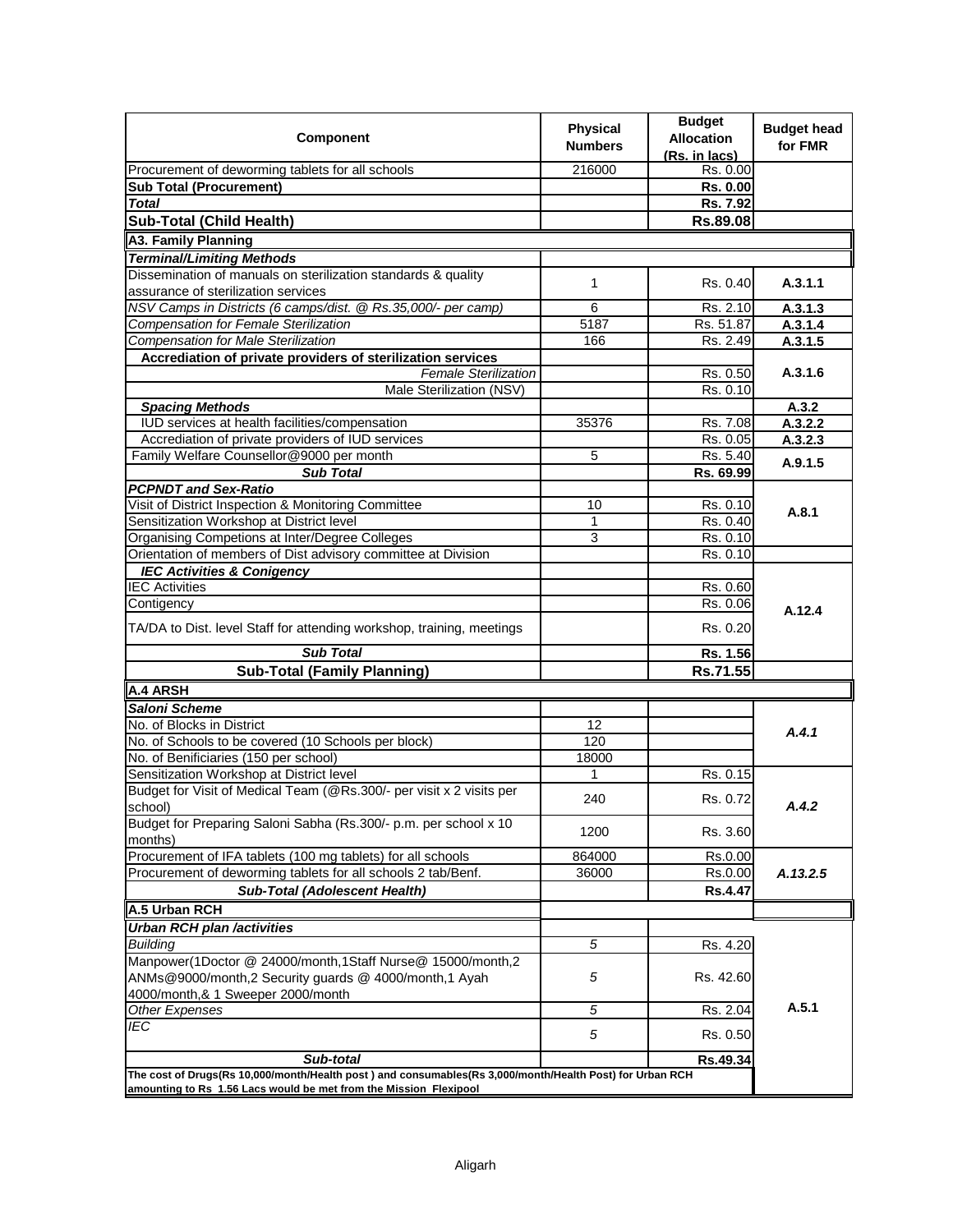| Component                                                                                                                   | Physical<br><b>Numbers</b> | <b>Budget</b><br><b>Allocation</b><br>(Rs. in lacs) | <b>Budget head</b><br>for FMR |
|-----------------------------------------------------------------------------------------------------------------------------|----------------------------|-----------------------------------------------------|-------------------------------|
| <b>A9. INFRASTRUCTURE &amp; HR</b>                                                                                          |                            |                                                     |                               |
| <b>Contractual Staff &amp; Services</b>                                                                                     |                            |                                                     |                               |
| <b>Position</b>                                                                                                             | No.                        | <b>Budget</b>                                       |                               |
| Contractual ANM (@Rs.9000/- pm)                                                                                             | 75                         | Rs. 81.00                                           | A.9.1.1                       |
| Staff Nurse in the district (@Rs.15000/- pm)                                                                                | 25                         | Rs. 45.00                                           | A.9.1.3                       |
| MBBS (Male/Female) @ Rs.30000/- pm                                                                                          | 17                         | Rs. 61.20                                           |                               |
| Specialist at On Call basis for CHC (@ Rs.1000/- per visit) No. of<br>calls for 6 moths                                     | 100                        | Rs. 1.00                                            |                               |
| Specialist at On Call basis for Dist. Hospital (Male)/DCH(@ Rs.1000/-                                                       |                            | Rs. 2.00                                            |                               |
| per visit)                                                                                                                  | 200                        |                                                     | A.9.1.4                       |
| Specialist at Dist. Hospital (Male)/DCH(@ Rs.40000/- pm for<br>MS/MD/MDS & @Rs.35000/- for Diploma holders)                 | $\overline{2}$             | Rs. 8.40                                            |                               |
| Specialist at DWH/DCH (@ Rs.40000/- pm for MS/MD/MDS &<br>@Rs.35000/- for Diploma holders)/MBBS(LMO if already on contract) | 3                          | Rs. 12.60                                           |                               |
| Paramedical staff/LT for CHC (@ Rs.9000/- pm)                                                                               | 10                         | Rs. 10.80                                           |                               |
| Paramedical staff for DH/DWH/DCH (@ Rs.9000/- pm)                                                                           | 3                          | Rs. 3.24                                            | A.9.1.5                       |
| Data Assistant (@ Rs.8000/- pm)                                                                                             | 3                          | Rs. 2.88                                            |                               |
| <b>Sub-Total (Human Resources)</b>                                                                                          |                            | Rs.228.12                                           |                               |
| A.10. INSTITUTIONAL STRENGTHENING                                                                                           |                            |                                                     |                               |
| <b>Logistics Management/Improvement</b>                                                                                     |                            |                                                     |                               |
| <b>Stregthening of Logistic Management</b>                                                                                  |                            |                                                     |                               |
| Divisional logistic management                                                                                              | 0                          | Rs. 0.00                                            |                               |
| <b>Transportation of Logistic</b>                                                                                           |                            |                                                     |                               |
| Divisional level @ Rs 50000/-                                                                                               | 1                          | Rs. 0.50                                            | A.10.2                        |
| District level @ Rs 30000/-                                                                                                 | 1                          | Rs. 0.30                                            |                               |
| Block level @ Rs 12000/-                                                                                                    | 12                         | Rs. 1.44                                            |                               |
| <b>Sub-Total (Logistics Strengthening)</b>                                                                                  |                            | <b>Rs.2.24</b>                                      |                               |
| <b>Rent for Sub-Centres</b>                                                                                                 |                            |                                                     |                               |
| No. of SCs in Rented Bldgs & Budget @ Rs. 250/- p.m.                                                                        | 220                        | Rs.6.60                                             | A.10.4                        |
| <b>Sub-Total (Sub Center Rent)</b>                                                                                          |                            | Rs.6.60                                             |                               |
| A.11 TRAINING                                                                                                               |                            |                                                     |                               |
| <b>Training- Skill Birth Attendant</b>                                                                                      |                            |                                                     |                               |
| <b>Training at DWH/Combined Hosp</b>                                                                                        |                            |                                                     |                               |
| Target at DWH                                                                                                               | 24                         |                                                     |                               |
| No. of Particpants per batch                                                                                                | 4                          |                                                     |                               |
| No. of Batches & Budget @ Rs.110430/- per batch                                                                             | 6                          | Rs.6.63                                             |                               |
| New Site Stregthening at DWH                                                                                                |                            |                                                     |                               |
| Existing site stregthening                                                                                                  |                            | Rs.0.40                                             |                               |
| Sub-Total (DWH-SBA)                                                                                                         |                            | Rs.7.03                                             |                               |
| <b>Training at FRU/24X7</b>                                                                                                 |                            |                                                     | A.11.3.1                      |
| Name of the selected Training Site FRU/24X7                                                                                 | Atrauli                    |                                                     |                               |
| Target at FRU/24X7                                                                                                          | 8                          |                                                     |                               |
| No. of Particpants per batch                                                                                                | $\overline{\mathbf{4}}$    |                                                     |                               |
| No. of Batches                                                                                                              | 2                          | Rs.2.21                                             |                               |
| New Site Stregthening at FRU                                                                                                | -                          |                                                     |                               |
| Existing site stregthening                                                                                                  |                            | Rs.0.40                                             |                               |
| Sub-Total (FRU-SBA)                                                                                                         |                            | Rs.2.61                                             |                               |
| Sub-Total(SBA Training)                                                                                                     |                            | Rs.9.63                                             |                               |
| A.14 PROGRAM MANAGEMENT                                                                                                     |                            |                                                     |                               |
| Personal & Other Expense of Dist. PMU (Rs.94500/- pm)                                                                       | 1                          | Rs.11.34                                            | A.14.2                        |
| Operational Cost (Rs. 60000/- pm)                                                                                           | 1                          | Rs.7.20                                             | A.14.4                        |
| <b>Sub-Total (Program Management)</b>                                                                                       |                            | Rs.18.54                                            |                               |
| <b>Total for RCH Flexipool (Part A)</b>                                                                                     |                            | Rs.1085.32                                          |                               |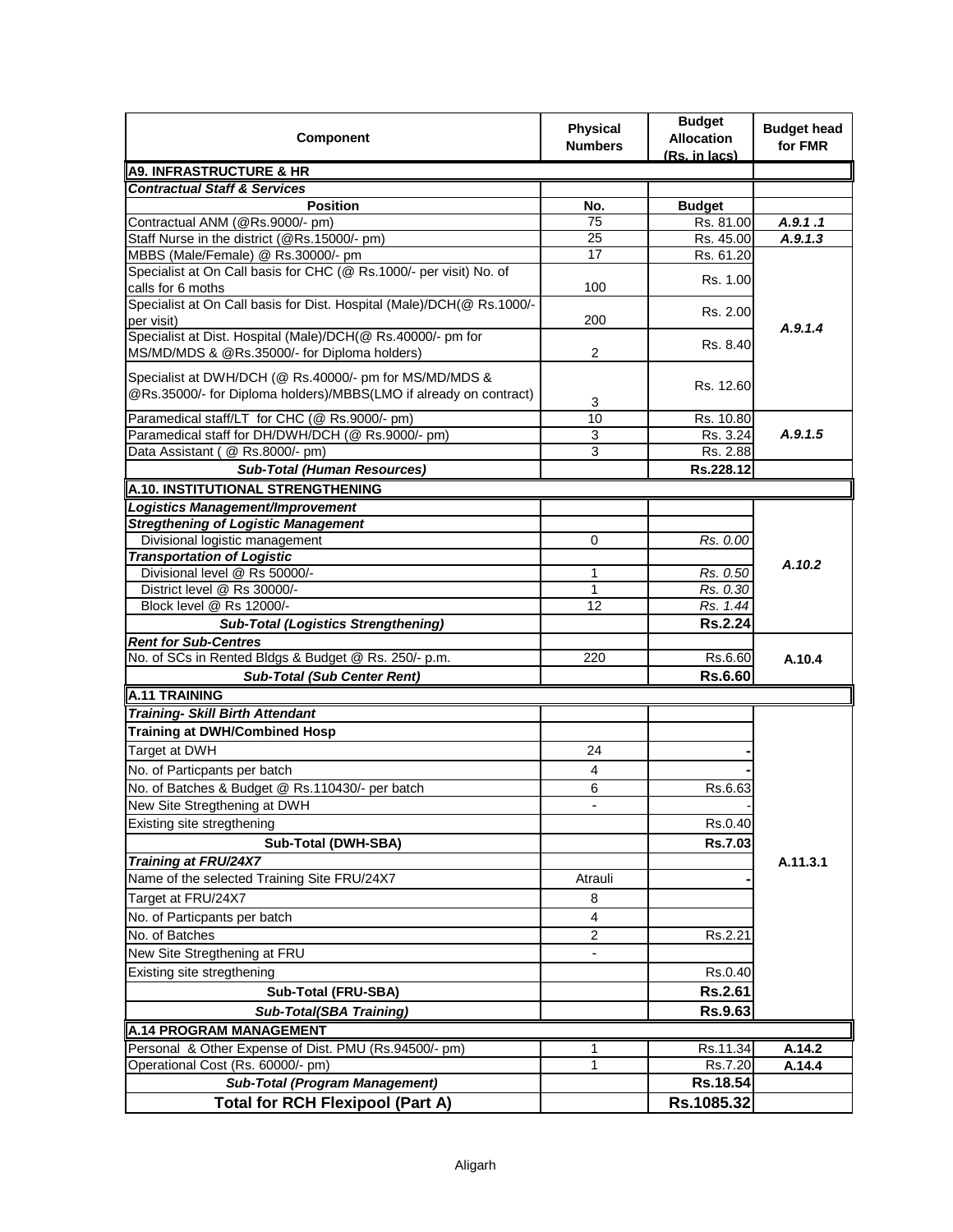| <b>Component</b>                                                                    | Physical<br><b>Numbers</b>        | <b>Budget</b><br><b>Allocation</b><br>(Rs. in lacs) | <b>Budget head</b><br>for FMR |
|-------------------------------------------------------------------------------------|-----------------------------------|-----------------------------------------------------|-------------------------------|
|                                                                                     |                                   |                                                     |                               |
| Part B - Mission Flexipool: 2002.2022                                               |                                   | <b>Budget</b>                                       |                               |
| Component                                                                           | <b>Physical</b><br><b>Numbers</b> | <b>Allocation</b><br>(Rs. in lacs)                  | <b>Budget head</b><br>for FMR |
| <b>ASHA Scheme:-</b>                                                                |                                   |                                                     | B.1                           |
| Periodic Training for ASHAs                                                         |                                   |                                                     | B.1.1                         |
| <b>ASHA Support System</b>                                                          |                                   |                                                     |                               |
| Replenishment of ASHA Kits & Budget (@ Rs. 500/- per kit*2 for 95%<br>ASHA)         | 2087                              | Rs.0.00                                             | B.1.2                         |
| Incentive to ASHAs (Avg. Rs.500/- p.m.for 85% ASHAs)                                | 1868                              | Rs.112.08                                           | B.1.3                         |
| Award to ASHA (Rs.5000/- for 1 ASHA in each block)                                  | 12                                | Rs.0.60                                             |                               |
| Annual ASHA Sammelan (Rs.250/- per ASHA for 60% ASHAs)                              | 1318                              | Rs.3.30                                             | B.1.1                         |
| Mobility to ASHAs (Rs.30/- per ASHA for 95% ASHAs)                                  | 2087                              | Rs.7.51                                             |                               |
| Block level ASHA Payment Register (Rs.100/-per Register)                            | 12                                | Rs.0.01                                             | B.18.3.2                      |
| Printing of Voucher Booklet for ASHA (Rs.25/-per Booklet)                           | 2196                              | Rs.0.55                                             |                               |
| Budget ASHA Mentoring Group (Rs.10,000/- per District)                              | Quarterly<br>Meeting              | Rs.0.10                                             | B.1.1                         |
| Sub-Total (ASHA Scheme):-                                                           |                                   | Rs.124.15                                           |                               |
| <b>Untied Grant to Facilities</b>                                                   |                                   |                                                     | B.2                           |
| No. of CHCs & Budget @ Rs.0.50 lacs per facility                                    | 10                                | Rs.5.00                                             | B.2.1                         |
| No. of BPHCs & Budget @ Rs.0.50 lacs per facility                                   | 3                                 | Rs.1.50                                             | B.2.2                         |
| No. of APHCs & Budget @ Rs.0.25 lacs per facility                                   | 35                                | Rs.8.75                                             | B.2.2                         |
| No. of Sub Centres & Budget @ Rs.0.10 lacs per facility                             | 356                               | Rs.35.60                                            | B.2.3                         |
| No. of VHSCs                                                                        | 853                               | Rs.0.00                                             | B.2.4                         |
| No. of Revenue Village & Budget @Rs10 lacs per R.Village                            | 1201                              | Rs.120.10                                           |                               |
| <b>Sub-Total (Untied Grants)</b>                                                    |                                   | Rs.170.95                                           |                               |
| <b>Annual Maintenance Grant to Facilities</b>                                       |                                   |                                                     | B.4                           |
| No. of CHCs & Budget @ Rs.1.0 lacs per facility                                     | 10                                | Rs.10.00                                            | B.4.1                         |
| No. of BPHCs & Budget @ Rs.1.0 lacs per facility                                    | 3                                 | Rs.3.00                                             | B.4.2                         |
| No. of APHCs & Budget @ Rs.0.50 lacs per facility                                   | 32                                | Rs.16.00                                            |                               |
| No. of Sub Centres & Budget @ Rs.0.10 lacs per facility                             | 130                               | Rs.13.00                                            | B.4.3                         |
| <b>Sub-Total (Annual Maintenance Grants)</b>                                        |                                   | Rs.42.00                                            |                               |
| <b>Funds to Rogi Kalyan Samitis</b>                                                 |                                   |                                                     | <b>B.6</b>                    |
| No. of District Hospitals & Funds @ Rs.5.0 lacs per facility                        | 3                                 | Rs.15.00                                            | B.6.1                         |
| No. of CHCs & Funds @ Rs.1.0 lacs per facility                                      | 10                                | Rs.10.00                                            | B.6.2                         |
| No. of BPHCs & Funds @ Rs.1.0 lacs per facility                                     | 3                                 | Rs.3.00                                             | B.6.3                         |
| No. of APHCs & Funds @ Rs.1.00 lacs per facility                                    | 35                                | Rs.35.00                                            | B.6.4                         |
| <b>Sub-Total (Funds for RKS)</b>                                                    |                                   | Rs.63.00                                            |                               |
| <b>Operationalisation of District Drug Warehouses</b>                               |                                   |                                                     |                               |
| Contractual Staff (@Rs.2.94 lacs/yr)                                                | 0                                 | Rs.0.00                                             | <b>B.21</b>                   |
| Contingency Expenses (@Rs.2.0 lacs/yr)                                              | 0                                 | Rs.0.00                                             |                               |
| Sub-Total (Ope. of District Drug Warehouses)                                        |                                   | <b>Rs.0.00</b>                                      |                               |
| Mobility Support to DWH & District Combined Hospital                                |                                   |                                                     | <b>B.27.8</b>                 |
| Mobility Support to DWH/DCH @Rs.18000/- Per month.                                  | 2                                 | Rs.4.32                                             |                               |
| Sub-Total (Funds for Mobility Support to DWH & DCH)                                 |                                   | Rs.4.32                                             |                               |
| <b>Mobility Support for Monitoring &amp; Supervision.</b>                           |                                   |                                                     |                               |
| Mobility Support to District Community Mobilizer (@Rs.800/-per day X)               | 1                                 | Rs.0.77                                             |                               |
| 8 days/month)<br>Mobility Support to District Account Manager (@Rs.800/-per day X 6 | 1                                 | Rs.0.58                                             | B.18.3.2                      |
| days/month)<br>Mobility Support to District Programme Manager (@Rs.800/-per day     |                                   | Rs.0.00                                             |                               |
| X 8 days/month)                                                                     |                                   |                                                     |                               |
| Sub-Total(Mobility Support for Monit. & Supervision)                                |                                   | Rs.1.34                                             |                               |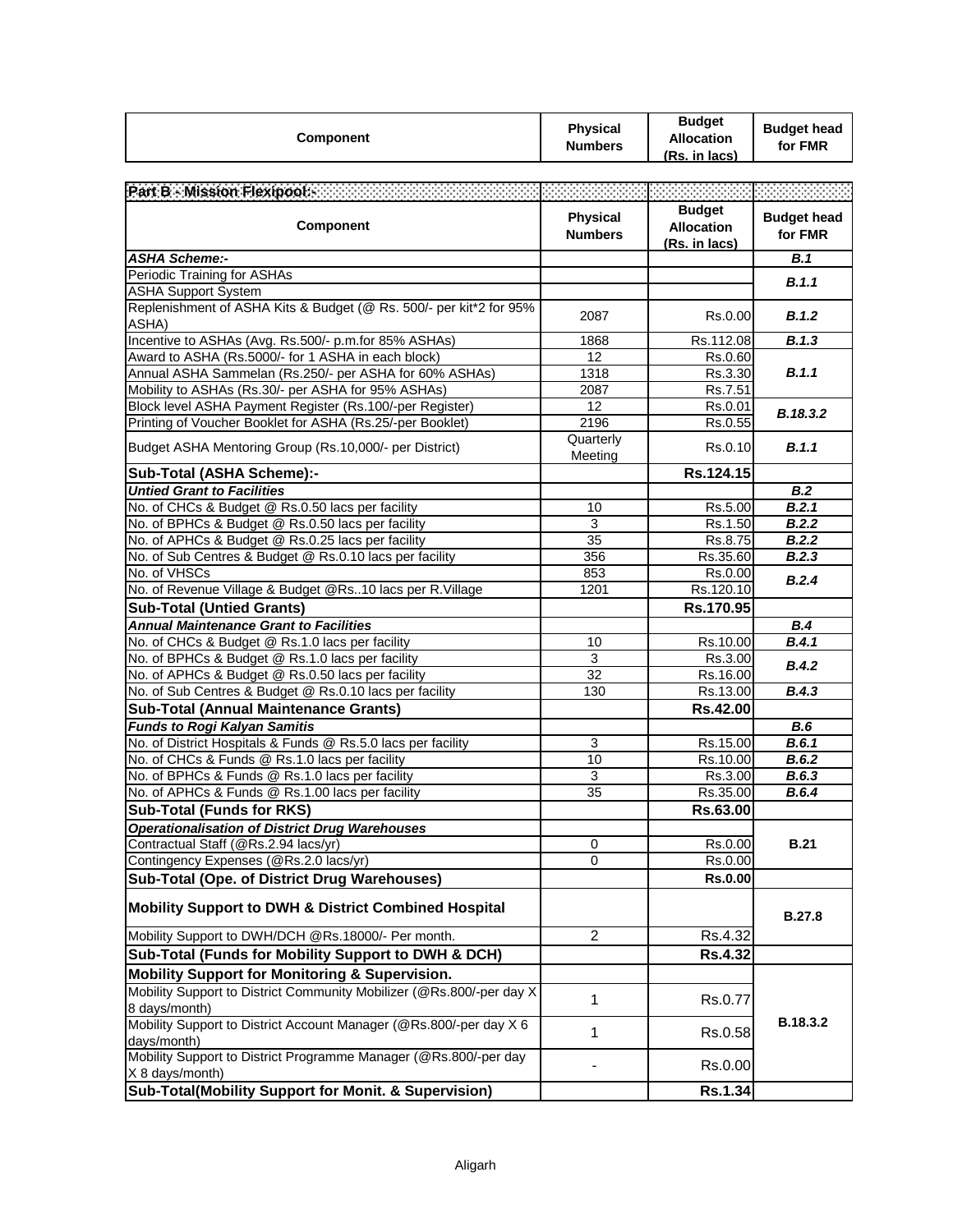| <b>Component</b>                                                                                                   | <b>Physical</b><br><b>Numbers</b> | <b>Budget</b><br><b>Allocation</b><br>(Rs. in lacs) | <b>Budget head</b><br>for FMR |
|--------------------------------------------------------------------------------------------------------------------|-----------------------------------|-----------------------------------------------------|-------------------------------|
| <b>Supervision of ANM/ASHAs</b>                                                                                    |                                   |                                                     | <b>B.18.3.2</b>               |
| Vehicle for Mobility @Rs.18000/-month/block                                                                        | 12                                | Rs.25.92                                            |                               |
| <b>Sub-Total (Supervision of ANM/ASHAs)</b>                                                                        |                                   | Rs.25.92                                            |                               |
| <b>Vehicle Support for Specialist</b>                                                                              |                                   |                                                     | <b>B.27.8</b>                 |
| One Vehicle for 5 block level facility (@Rs.18000/-month)                                                          | $\overline{c}$                    | Rs.4.32                                             |                               |
| <b>Sub-Total (Vehicle Support for Specialist)</b>                                                                  |                                   | <b>Rs.4.32</b>                                      |                               |
| <b>Diesel for Generator for District Hospitals</b>                                                                 |                                   |                                                     | <b>B.28</b>                   |
| Diesel Support for generator (@Rs.1 lac per month)                                                                 | 3                                 | Rs.36.00                                            |                               |
| <b>Sub-Total (Diesel Support for District Hospital)</b>                                                            |                                   | Rs.36.00                                            |                               |
| Diesel Support for Generator in Fully Functional CHC.                                                              |                                   |                                                     |                               |
| Diesel Support for Fully functional CHC (@Rs.35000/-per month)                                                     | 10                                | Rs.42.00                                            | <b>B.28</b>                   |
| Diesel Support for CHC functional in BPHC building (@Rs.13500/-per<br>month)                                       | 3                                 | Rs.4.86                                             |                               |
| Sub-Total (Diesel Support for fully functional CHCs)                                                               |                                   | Rs.46.86                                            |                               |
| Saas Bahu Sammelans (1 each at District)                                                                           |                                   |                                                     | B.7.1                         |
| No. of Sammellans & Budget (@Rs. 1.50 lac. Per District)                                                           | 1                                 | Rs.1.50                                             |                               |
| Sub-Total (Saas Bahu Sammelan)                                                                                     |                                   | Rs.1.50                                             |                               |
| <b>Tehsil level Pradhan Sammelan</b>                                                                               |                                   |                                                     | B.8.2                         |
| No. of Sammelans & Budget (@Rs.40,000 per Sammelan)                                                                | 5                                 | Rs.2.00                                             |                               |
| Sub-Total (Tehsil level Pradhan Sammelan)                                                                          |                                   | <b>Rs.2.00</b>                                      |                               |
| <b>Organization of Swasthya Mela</b>                                                                               |                                   |                                                     |                               |
| Organization of S.Mela @Rs.20000/- Mela/Month at each block.                                                       | 12                                | Rs.28.80                                            | <b>B.10.1</b>                 |
| Sub-Total (Swasthya Mela)                                                                                          |                                   | Rs.28.80                                            |                               |
| <b>Concurrent Audit</b>                                                                                            |                                   |                                                     | B.27.5                        |
| Budget @ Rs. 4000/- per month for 12 months                                                                        | $\mathbf{1}$                      | Rs.0.48                                             |                               |
| <b>Sub-Total (Concurrent Audit)</b>                                                                                |                                   | Rs.0.48                                             |                               |
| Health Management Information System (HMIS):-                                                                      |                                   |                                                     |                               |
| Hiring of Vehicle for District HMIS Nodal Officer (@Rs.800/- Visit)                                                | 4                                 | Rs.0.38                                             |                               |
| Mobility Support for Block HMIS Nodal Officer (@Rs.600/-month)                                                     | 12                                | Rs.0.86                                             | B.21                          |
| Internet Connectivity @Rs.400/- per month/computer                                                                 | 15                                | Rs.0.72                                             |                               |
| Consumables & Stationary for Computer, printer (Rs.400/-per                                                        | 15                                | Rs.0.72                                             |                               |
| month/facility)                                                                                                    |                                   | <b>Rs.2.69</b>                                      |                               |
| Sub-Total (HMIS)                                                                                                   |                                   |                                                     |                               |
| <b>Programme Management:-</b>                                                                                      |                                   |                                                     |                               |
| <b>Expenses at Additional Director level:-</b>                                                                     |                                   |                                                     |                               |
| Mobility @Rs.2500/-per District per Month.<br>Contingency Expenses @Rs.5000/- month.                               | 4<br>1                            | Rs.1.20<br>Rs.0.60                                  | B.27.6                        |
| Sub-Total (Exp.at Addl.Director level)-                                                                            |                                   | <b>Rs.1.80</b>                                      |                               |
|                                                                                                                    |                                   |                                                     |                               |
| <b>Operational Cost for Block Project Management Unit</b><br>Honoraria to Block Data Assistant @Rs.8000/-Per Month | 12 <sup>2</sup>                   |                                                     |                               |
|                                                                                                                    |                                   | Rs.11.52                                            | B.27.1                        |
| Communication support to Block Program Manager @Rs.500/-P.M.                                                       | $12 \overline{ }$                 | Rs.0.72                                             |                               |
| <b>Sub-Total (Operational Cost for BPMU)</b>                                                                       |                                   | Rs.12.24                                            |                               |
| <b>Provision of Contractual Staff (AYUSH)</b>                                                                      |                                   |                                                     |                               |
| <b>Position</b>                                                                                                    | No.                               | <b>Budget</b>                                       |                               |
| ISM Lady Doctors (@ Rs.24,000/- per month)<br>AYUSH Doctors (@ Rs.24,000/- per month)                              | 13<br>19                          | Rs.71.76                                            | B.14.4                        |
| AYUSH Pharmacists (@ Rs.9,000/- per month)                                                                         | 13                                | Rs.8.19                                             | B.14.1                        |
| Sub-Total (Contractual Staff - AYUSH)                                                                              |                                   | Rs.79.95                                            |                               |
| Integrated Skill Refresher Training for ANM & LHV.                                                                 |                                   |                                                     |                               |
| Total Work load for the year                                                                                       | 80                                |                                                     | B.16.3.1                      |
|                                                                                                                    |                                   |                                                     |                               |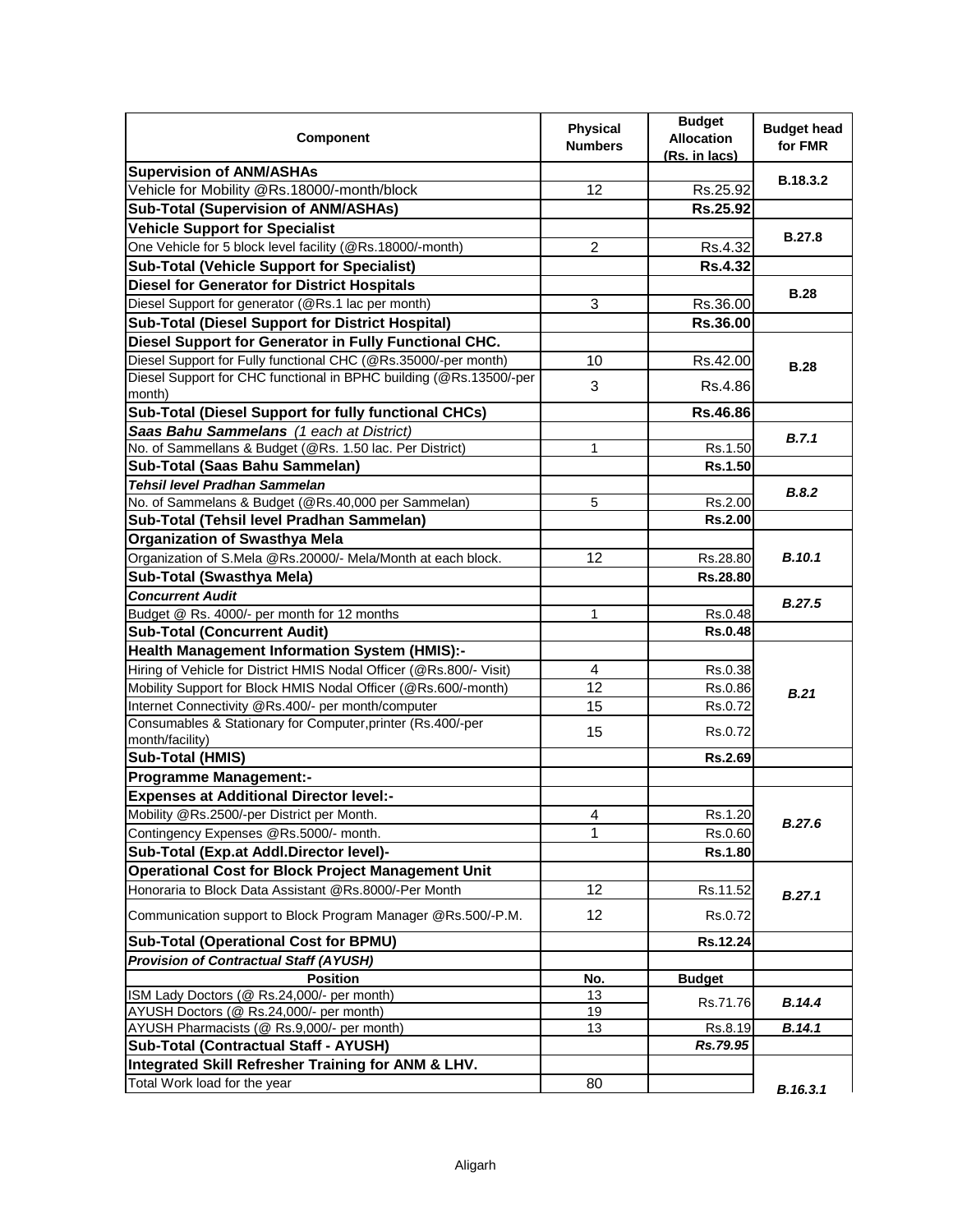| Component                                                                                       | <b>Physical</b><br><b>Numbers</b> | <b>Budget</b><br><b>Allocation</b><br>(Rs. in lacs) | <b>Budget head</b><br>for FMR |
|-------------------------------------------------------------------------------------------------|-----------------------------------|-----------------------------------------------------|-------------------------------|
| Total no. of Proposed Batches & Budget @Rs.165950/- per batch.                                  | 5                                 | Rs.8.30                                             |                               |
| Sub-Total (Integrated skill training for ANM/LHV)                                               |                                   | Rs.8.30                                             |                               |
| <b>Infrastructure &amp; Manpower for UIP</b>                                                    |                                   |                                                     |                               |
| Mobile Workshop at Regional Depot @Rs.4 Lac.                                                    | $\Omega$                          | Rs.0.00                                             |                               |
| Renovation & Electrification of WIC/WIF                                                         |                                   | Rs.0.70                                             |                               |
| Expansion of Cold Chain Store at Regional/Divisional Depo                                       | 0                                 | Rs.0.00                                             | B.26.5                        |
| Expansion of Cold Chain Workshop @Rs.50000/-year/District.                                      |                                   | Rs.0.50                                             |                               |
| Mobility Support to Block (1 Vehicle @Rs.800/-per block for 6 days in<br>a month for 12 months) | 12                                | Rs.6.91                                             |                               |
| IVRS System for Tracking of Beneficiaries.                                                      |                                   | Rs.0.00                                             | B.18.3.2                      |
| Sub - Total (Infrasturcture & Manpower for UIP)                                                 |                                   | Rs.8.11                                             |                               |
|                                                                                                 |                                   |                                                     |                               |
| Total for Mission Flexipool (Part B)                                                            |                                   | Rs.664.73                                           |                               |

| SI. | <b>Component</b>                                                                                                                                                                                                                                                                     | Physical<br><b>Numbers</b>     | <b>Budget</b><br><b>Allocation</b><br>(Rs. in lacs) |  |
|-----|--------------------------------------------------------------------------------------------------------------------------------------------------------------------------------------------------------------------------------------------------------------------------------------|--------------------------------|-----------------------------------------------------|--|
|     | Routine Immunization (Part C)                                                                                                                                                                                                                                                        |                                |                                                     |  |
|     | 1 Total Number of Immunization Sessions to be organized in the District                                                                                                                                                                                                              | 29640<br>Sessions/Year         |                                                     |  |
|     | Mobility support for supervision : Supervisory visits by district level<br>2 officers for monitoring and supervision of RI @ Rs 50000 / District for<br>district level officers (this includes POL and maintenance) per year                                                         | 1                              | Rs.0.50                                             |  |
|     | Alternate Vaccine delivery @ Rs 50/- sessionx 3 months(April-<br>3 June 10) +2 Vehicles /Blocks for 8 days /month for 9 months (July 10-<br>March 11)                                                                                                                                | 29640<br>Sessions/Year         | Rs.14.82                                            |  |
|     | Focus on Urban slum & underserved areasHiring an ANM @<br>Rs.300/session for four sessions/month/slum of 10000 population and<br>Rs.200/- per month as contingency per slum of i.e. total expense of<br>Rs. 1400/- per month per slum of 10000 population                            | 3264<br>Sessions/Year          | Rs.11.42                                            |  |
| ŗ   | Mobilization of children by ASHA /RI Mobilizer @ Rs 150/- per<br>session                                                                                                                                                                                                             | 29640<br>Sessions/Year         | Rs.44.46                                            |  |
| 6   | Support for Computer Assistant for RI reporting (with annual<br>increment of 10% wef from 2010-11Districts @ Rs 8000- 10,000 p.m                                                                                                                                                     | 1                              | Rs.1.06                                             |  |
|     | Printing and dissemination of tally sheets, monitoring forms, etc. @<br>Rs 1 /beneficiarv                                                                                                                                                                                            | 118873<br><b>Benefiaceries</b> | Rs.1.19                                             |  |
| ۶   | Quarterly Review & feedback meeting exclusive for RI at district level<br>with one Block MOIC, ICDS CDPO and other stakeholders<br>stakeholders @ Rs 100/- per participant for meeting expenses (lunch,<br>organizational expenses)                                                  | 36                             | Rs.0.14                                             |  |
|     | Quarterly Review Meetings at Block level Quarterly Review &<br>feedback meeting for exclusive for RI at Block level @Rs 50/-ppas<br>9 honorarium for ASHA (travel) and Rs 25 /-person at the disposal of<br>MOIC for meeting expenses(refreshments, stationary and Misc<br>expences) | 2577                           | Rs.3.48                                             |  |
| 10  | District level orientation training for 2 days of ANM, Multipurpose<br>Health worker @ Rs67300/batch with 20 participants in each batch                                                                                                                                              | 0 Batch                        | Rs.0.00                                             |  |
|     | One day cold chain handelers training for block level cold chain<br>12 handlers @ Rs. 26,000 per batch and Rs. 3000 for obsever<br>nominated by State level                                                                                                                          | 1Batch                         | Rs.0.29                                             |  |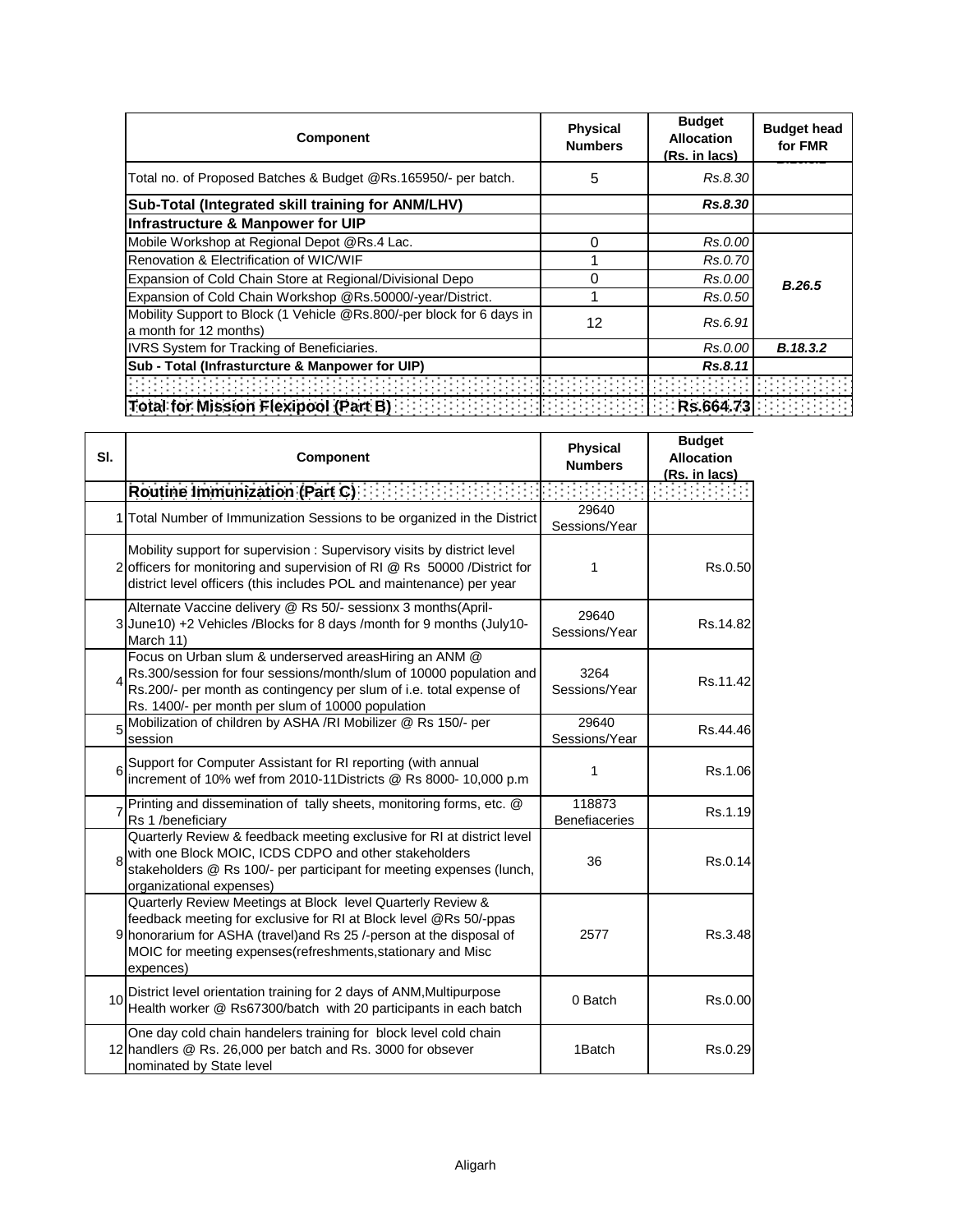|    | <b>Component</b>                                                                                                                                                                     | <b>Physical</b><br><b>Numbers</b> | <b>Budget</b><br><b>Allocation</b><br>(Rs. in lacs) | <b>Budget head</b><br>for FMR |
|----|--------------------------------------------------------------------------------------------------------------------------------------------------------------------------------------|-----------------------------------|-----------------------------------------------------|-------------------------------|
|    | One day Training of block level data handlers by DIO and District<br>13 Cold chain Officer to train about the reporting formats of Immunization<br>and NRHM Rs 300/Participant/Block | $12 \overline{ }$                 | Rs.0.04                                             |                               |
| 14 | Microplanning at SC levelRs 100/- per subcentre (meeting at block<br>level, logistic)                                                                                                | 356                               | Rs.0.36                                             |                               |
|    | Microplanning at Block & District levelFor consolidation of microplan<br>15 at PHC/CHC level @ Rs 1000/- block & at district level @ Rs 2000/-<br>per district                       | 1District & 12<br><b>Block</b>    | Rs.0.14                                             |                               |
| 16 | Consumables for computer including provision for internet access for<br>RIMSRs 400/- Month / Districts                                                                               | 1                                 | Rs.0.05                                             |                               |
|    | 17 Red/Black Plastic bags etc, 2 bags per session @ Rs. 2/Bag                                                                                                                        | 29640<br>Sessions/Year            | Rs.1.35                                             |                               |
|    | 18 Purchase of Bleach/Hypochlorite solution for cold chain points                                                                                                                    | 16 Vaccine<br>storage points      | Rs.0.07                                             |                               |
|    | 19 Purchase of Twin bucket Rs 400 per PHC/CHC per year                                                                                                                               | 16 Vaccine<br>storage points      | Rs.0.05                                             |                               |
|    | Funds for purchase of small polythene zipper bags to keep vaccines<br>20 in the vaccine carriers Rs. 0.5/polythene bag X total number of<br>sessions/year +10% wastage               | 31020<br>Sessions/Year            | Rs.0.17                                             |                               |
| 21 | Funds for preparing disposal pit for disposal of sharp immunization<br>waste. Rs. 3500/pit with 50% pits                                                                             | 8 Pits                            | Rs.0.28                                             |                               |
|    | <b>RI</b> subtotal                                                                                                                                                                   |                                   | Rs.79.87                                            |                               |
|    | <b>Cold Chain maintenance</b>                                                                                                                                                        |                                   |                                                     |                               |
|    | 1 Cold chain maintenance@Rs 500/Block & Rs 10,000/District/Year                                                                                                                      | 1District & 12<br><b>Block</b>    | Rs.0.21                                             |                               |
|    | POL for vaccine delivery from State to District and from district to<br>PHC/CHCs @ Rs. 100000/- district/Year)                                                                       | 1District                         | Rs.1.00                                             |                               |
|    | <b>Subtotal Cold Chain</b>                                                                                                                                                           |                                   | Rs.1.21                                             |                               |
|    | <b>Budget to be released to Division</b>                                                                                                                                             |                                   |                                                     |                               |
|    | Three day training of Medical Officers on RI using revised MO training                                                                                                               | 0                                 | Rs.0.00                                             |                               |
|    | module- Training will be conducted at Agra                                                                                                                                           |                                   |                                                     |                               |
|    | TOT batch for cold chain handlers training                                                                                                                                           | $\Omega$                          | Rs.0.00                                             |                               |
|    | Operational expenses at Divisional level                                                                                                                                             | 1unit                             | Rs.0.25                                             |                               |
|    | <b>Subtotal to Division</b>                                                                                                                                                          |                                   | Rs.0.25                                             |                               |
|    |                                                                                                                                                                                      |                                   | Rs.81.33                                            |                               |

## **Part D - National Program**

**Sl. Component Physical Numbers Budget Allocation (Rs. in lacs) Budget Head for FMR 1.1** Govt Sector 30% of Tot. Trgt @531/cat.oprt.(IOL) 4682 **1.2** NGO Sector 20% of Tot Trgt @ 656/Cat. Oprt.(IOL) 3121 3121 2047376 **1.3** Pvt. Sector 50% of Tot trgt. **1.3** Pvt. Sector 50% of Tot trgt. **7802** 0 **Sub Total 15605 4533518 2** [SES \(Free Spec. to Children\) @ of 100/-Spec](mailto:SES@ of 53.57/-Spec Max upto 125.00) 1261 1261 0 **3** Vision Centre @ 50,000/Centre Equipment 1 Govt/NGO 50000 **4** Operations other than Cataract 257 257000 **5** Eye Collection @ 500/Cornea. 60 **25000** 25000 **Total allocated for the District in Rs. 17173 1865518 Sl. Component Physical Numbers Budget Allocation (Rs. in lacs) Budget Head for FMR**  1 CIVIL WORKS **1. NPCB 2. RNTCP(WB)**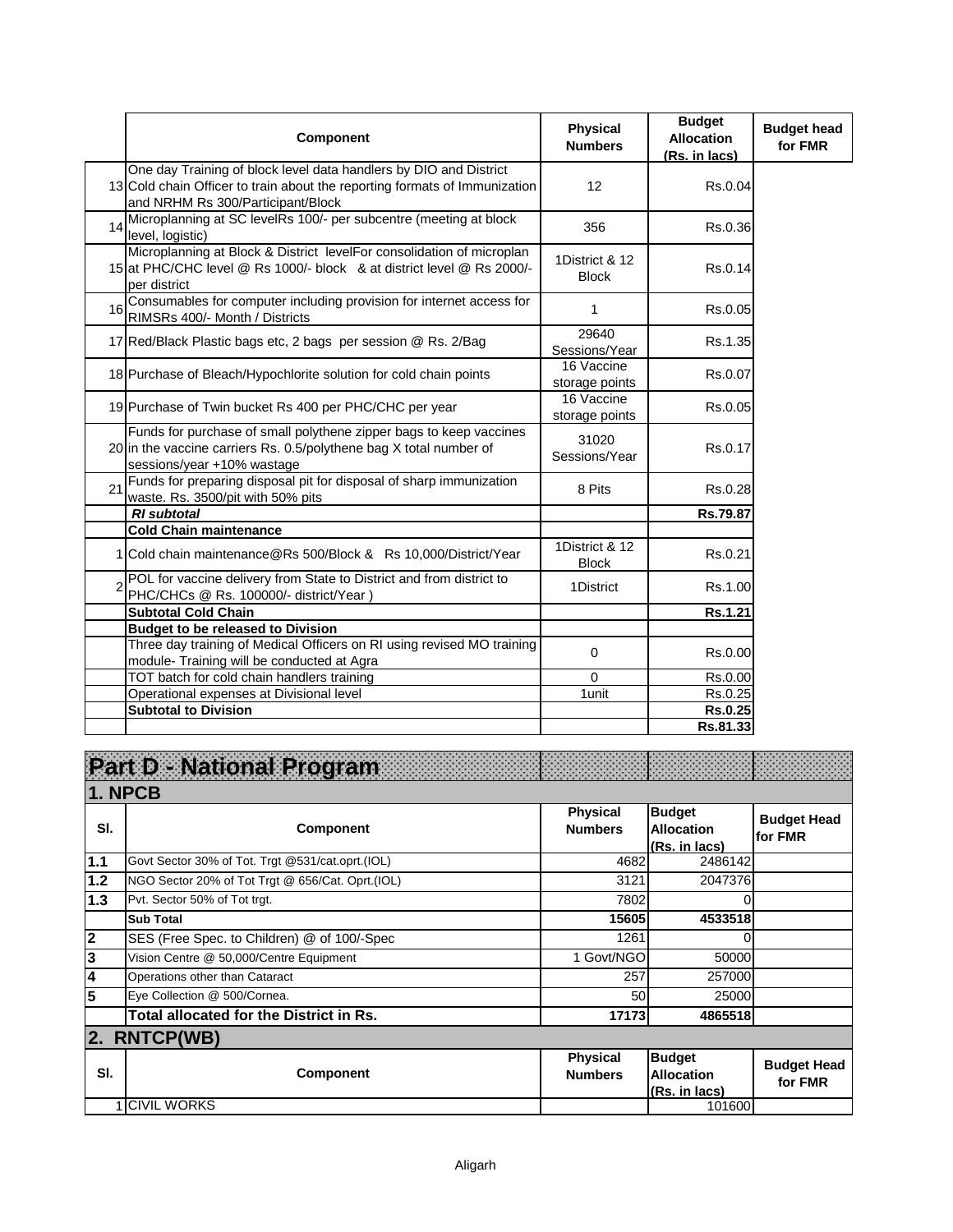|         | Component                                                            | <b>Physical</b><br><b>Numbers</b> | <b>Budget</b><br><b>Allocation</b><br>(Rs. in lacs) | <b>Budget head</b><br>for FMR |
|---------|----------------------------------------------------------------------|-----------------------------------|-----------------------------------------------------|-------------------------------|
|         | 2 LABORATORY MATERIALS                                               |                                   | 560000                                              |                               |
|         | 3 HONERARIUM                                                         |                                   | 846038                                              |                               |
|         | 4 IEC/ PUBLICITY                                                     |                                   | 191200                                              |                               |
|         | 5 EQUIPMENT MAINTENANCE                                              |                                   | 123600                                              |                               |
|         | 6 TRAINING                                                           |                                   | 322185                                              |                               |
|         | 7 POL & VEHICLE MAINTENANCE                                          |                                   | 140000                                              |                               |
|         | <b>8 VEHICLE HIRING CHARGES</b>                                      |                                   | 333000                                              |                               |
|         | 9 NGO/PP SUPPORT                                                     |                                   | 457800                                              |                               |
|         | 10 MISCELLANEOUS EXPENSES                                            |                                   | 374180                                              |                               |
|         | 11 CONTRACTUAL SERVICES                                              |                                   | 6066000                                             |                               |
|         | 12 PRINTING                                                          |                                   | 192431                                              |                               |
|         | 13 RESEARCH & STUDIES                                                |                                   |                                                     |                               |
|         | <b>14 MEDICAL COLLEGES</b>                                           |                                   | 341000                                              |                               |
|         | <b>15 PROCUREMENT OF VEHICLES</b>                                    |                                   | 0                                                   |                               |
|         | <b>16 PROCUREMENT OF EQUIPMENT</b>                                   |                                   |                                                     |                               |
|         | Sub Total                                                            | $\mathbf 0$                       | 10049034                                            |                               |
|         | <b>Grand Total</b>                                                   |                                   | 10049034                                            |                               |
|         |                                                                      |                                   |                                                     |                               |
| 3. NLEP |                                                                      |                                   |                                                     |                               |
|         | <b>Activities</b>                                                    | Physical                          | <b>Financial</b>                                    |                               |
|         |                                                                      | <b>Targets</b>                    |                                                     |                               |
|         |                                                                      |                                   | Allocation                                          |                               |
|         | <b>Contractual Services- Driver</b>                                  |                                   |                                                     |                               |
|         | Remuneration @ Rs. 7,000/= P.M.                                      | 1                                 | 84000                                               |                               |
|         | Sub total                                                            |                                   | 84000                                               |                               |
|         | 2 Office Maintenance                                                 |                                   |                                                     |                               |
|         | Telephone/Fax/Internet @ Rs. 15,000/= P.A.                           |                                   | 15000                                               |                               |
|         | Office Operation & Maintenance @ Rs. 18,000/= P.A.                   |                                   | 18000                                               |                               |
|         | Consum-ables Stationery @ Rs. 24,000 P.A.                            |                                   | 24000                                               |                               |
|         | Maintenance of Office Equipment & Furniture etc.                     |                                   | 15000                                               |                               |
|         | Sub total                                                            |                                   | 72000                                               |                               |
|         | 3 Mobility-                                                          |                                   |                                                     |                               |
|         | Vehicle operation / hiring of 1 Vehicle @ Rs 75000 P.A.              |                                   | 75000                                               |                               |
|         | Sub total                                                            |                                   | 75000                                               |                               |
|         | 4 Training                                                           |                                   |                                                     |                               |
|         | 4 Days' Training of newly recruited Medical Officers @ Rs 28,000 per | 6                                 | 5600                                                |                               |
|         | batch of 30 trainees                                                 |                                   |                                                     |                               |
|         | 3 Days' Training of newly recruited Health Workers @ Rs 24,000 per   | $\Omega$                          | $\Omega$                                            |                               |
|         | batch of 30 trainees                                                 |                                   |                                                     |                               |
|         | 2 Days' Refresher Training of Medical Officers @ Rs 16,000 per       | 60                                |                                                     |                               |
|         | batch of 30 trainees                                                 |                                   |                                                     |                               |
|         | 2 Days' Refresher Training of Health Workers @ Rs 16,000 per         | 120                               | 96000                                               |                               |
|         | batch of 30 trainees                                                 |                                   |                                                     |                               |
|         | Sub total                                                            |                                   | 101600                                              |                               |
|         | 5 Procurement                                                        |                                   |                                                     |                               |
|         | Supportive medicines and other items for patients @ Rs39 per patient |                                   | 9600                                                |                               |
|         | under treatment                                                      |                                   |                                                     |                               |
|         | Splints, Crutches, Items for Deformity Patients Rs. 15/= per patient |                                   | 3600                                                |                               |
|         | under treatment                                                      |                                   |                                                     |                               |
|         | Patient Welfare Rs. 26/= per patient under treatment                 |                                   | 6400                                                |                               |
|         | Printing of forms @ Rs. 39/= per patient under treatment             |                                   | 9600                                                |                               |
|         | Sub total                                                            |                                   | 29200                                               |                               |
|         | <b>6 IEC Activities</b>                                              |                                   |                                                     |                               |
|         | Rallies @ Rs. 5,000/= each                                           | 2                                 | 10000                                               |                               |
|         | School Quiz @ Rs. 1000/= each                                        | 10                                | 10000                                               |                               |
|         | IPC workshops of ASHA @ Rs. 5000/= each                              | 2                                 | 10000                                               |                               |
|         | Health Mela in local festivals, Melas etc. @ Rs. 5,000/= each        |                                   | 5000                                                |                               |
|         | Sub total                                                            |                                   | 35000                                               |                               |
|         |                                                                      |                                   |                                                     |                               |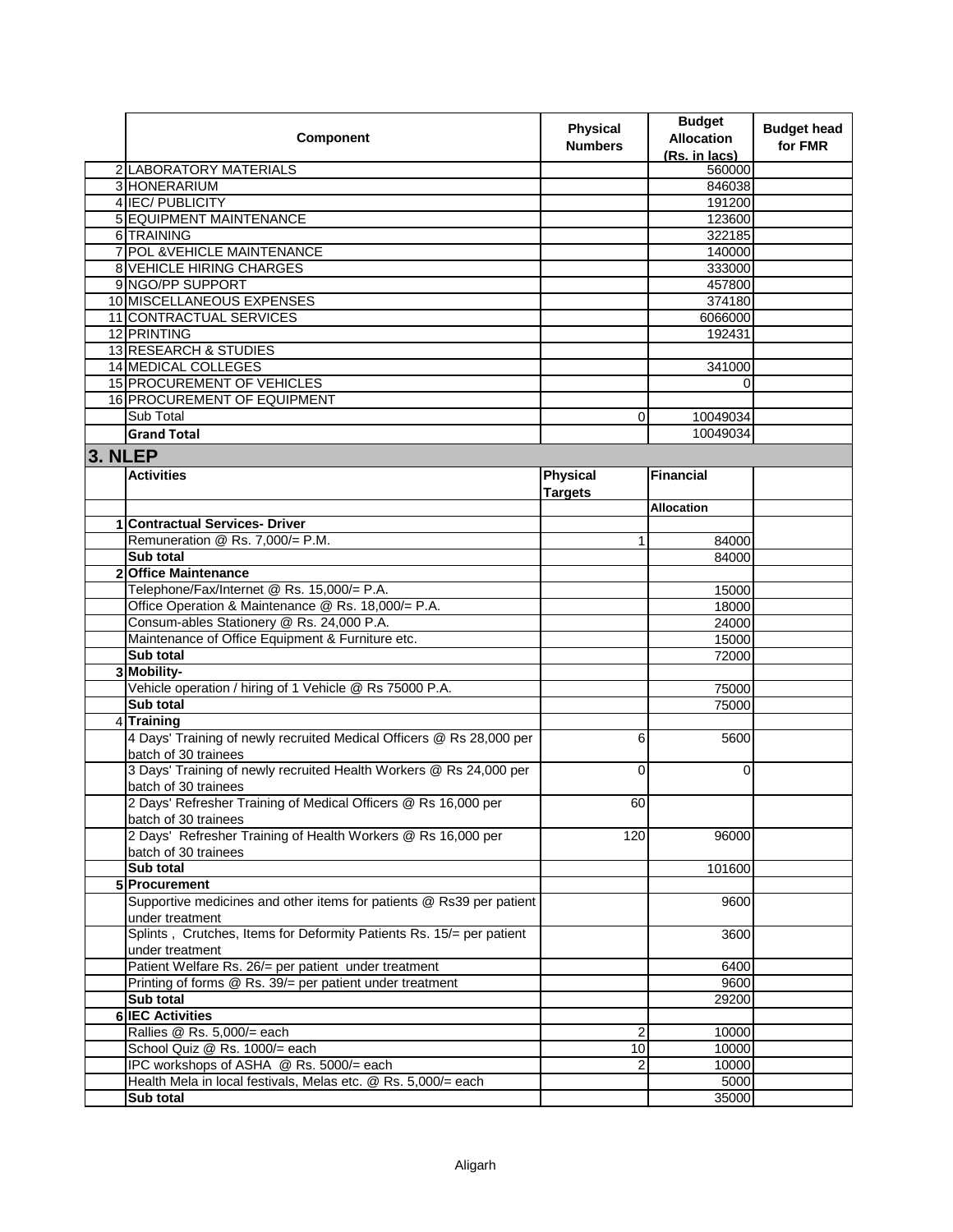|            | Component                                                                    | <b>Physical</b><br><b>Numbers</b> | <b>Budget</b><br><b>Allocation</b><br>(Rs. in lacs) | <b>Budget head</b><br>for FMR |
|------------|------------------------------------------------------------------------------|-----------------------------------|-----------------------------------------------------|-------------------------------|
|            | 7 Urban Leprosy Project                                                      |                                   |                                                     |                               |
|            | <b>Supportive Medicines</b>                                                  |                                   |                                                     |                               |
|            | Monitoring & Supervision                                                     |                                   |                                                     |                               |
|            | MDT delivery & follow-up services                                            |                                   |                                                     |                               |
|            | Sub total<br>8 Incentive to Ashas                                            |                                   | 0<br>25500                                          |                               |
|            | 9 Review Meetings                                                            |                                   | 18000                                               |                               |
|            | 10 Disability Prevention & Medical Rehabilitation                            |                                   |                                                     |                               |
|            | Screening Camp for selection of RCS patients                                 |                                   | 10000                                               |                               |
|            | Screening Camp - miscellaneous expenses                                      |                                   | 10000                                               |                               |
|            | Screening Camp- Self Care Kits & patient Welfare items                       |                                   | 10000                                               |                               |
|            | <b>Sub total</b>                                                             |                                   | 30000                                               |                               |
|            | 11 Cash Assistance                                                           |                                   |                                                     |                               |
|            | Cash assistance- POL for Vehicle<br>Cash assistance- TA DA for Leprosy Staff |                                   | 20000                                               |                               |
|            | Sub total                                                                    |                                   | 30000<br>50000                                      |                               |
|            | <b>Grand Total</b>                                                           |                                   | 520300                                              |                               |
|            | 4. NVBDCP                                                                    |                                   |                                                     |                               |
| <b>S1.</b> | <b>Activity Proposed</b>                                                     | Physical                          | <b>Budget</b>                                       | <b>Budget head</b>            |
| No.        |                                                                              | <b>Numbers</b>                    | Allocation (Rs.                                     | for FMR                       |
|            |                                                                              |                                   | In lacs)                                            |                               |
|            | 1 DBS (Domestic Budgetary Support)                                           |                                   |                                                     |                               |
|            | 1.1 Malaria                                                                  |                                   |                                                     |                               |
|            |                                                                              |                                   |                                                     |                               |
|            | Incentive to ASHA                                                            |                                   |                                                     |                               |
|            | Training                                                                     |                                   |                                                     |                               |
|            | BCC/IEC Anti Malaria Month                                                   |                                   | 40000                                               |                               |
|            | Monitoring & Supervision                                                     |                                   | 50000                                               |                               |
|            | Malaria: Total                                                               |                                   | 90000                                               |                               |
|            | 1.2 Elimination of Lymphatic Filarisis                                       |                                   |                                                     |                               |
|            | Training of MO's                                                             |                                   |                                                     |                               |
|            | Training of Paramedical / Supervisor                                         |                                   |                                                     |                               |
|            |                                                                              |                                   |                                                     |                               |
|            | Night Survey                                                                 |                                   |                                                     |                               |
|            | POL/Mobility                                                                 |                                   |                                                     |                               |
|            | Training of drug Disrtibuters                                                |                                   |                                                     |                               |
|            | Honorarium of drug distributers                                              |                                   |                                                     |                               |
|            | Honorrium of Supervisors                                                     |                                   |                                                     |                               |
|            | <b>Morbity Management</b>                                                    |                                   |                                                     |                               |
|            | Inter Sectoral Conver. & social mobilization in Ly. Filariasis from          |                                   |                                                     |                               |
|            | malaria BCC/IEC                                                              |                                   |                                                     |                               |
|            | Filaria: Total                                                               |                                   |                                                     |                               |
|            | 1.3 Dengue/ Chikungunya                                                      |                                   |                                                     |                               |
|            | Apex Referral Lab                                                            |                                   |                                                     |                               |
|            | sentinel surveillance Hospital                                               |                                   |                                                     |                               |
|            |                                                                              |                                   |                                                     |                               |
|            | Epidemic Preparedness & rapid response                                       |                                   | 1.50                                                |                               |
|            | <b>Training Workshop</b>                                                     |                                   |                                                     |                               |
|            | Dengue/ Chikungunya from malaria BCC/IEC                                     |                                   | 0.64                                                |                               |
|            | Dengue/ Chikungunya: Total                                                   |                                   | 2.14                                                |                               |
|            | $1.4$ AES/JE                                                                 |                                   |                                                     |                               |
|            | Strengthing of Surveillance Treatment facilities                             |                                   |                                                     |                               |